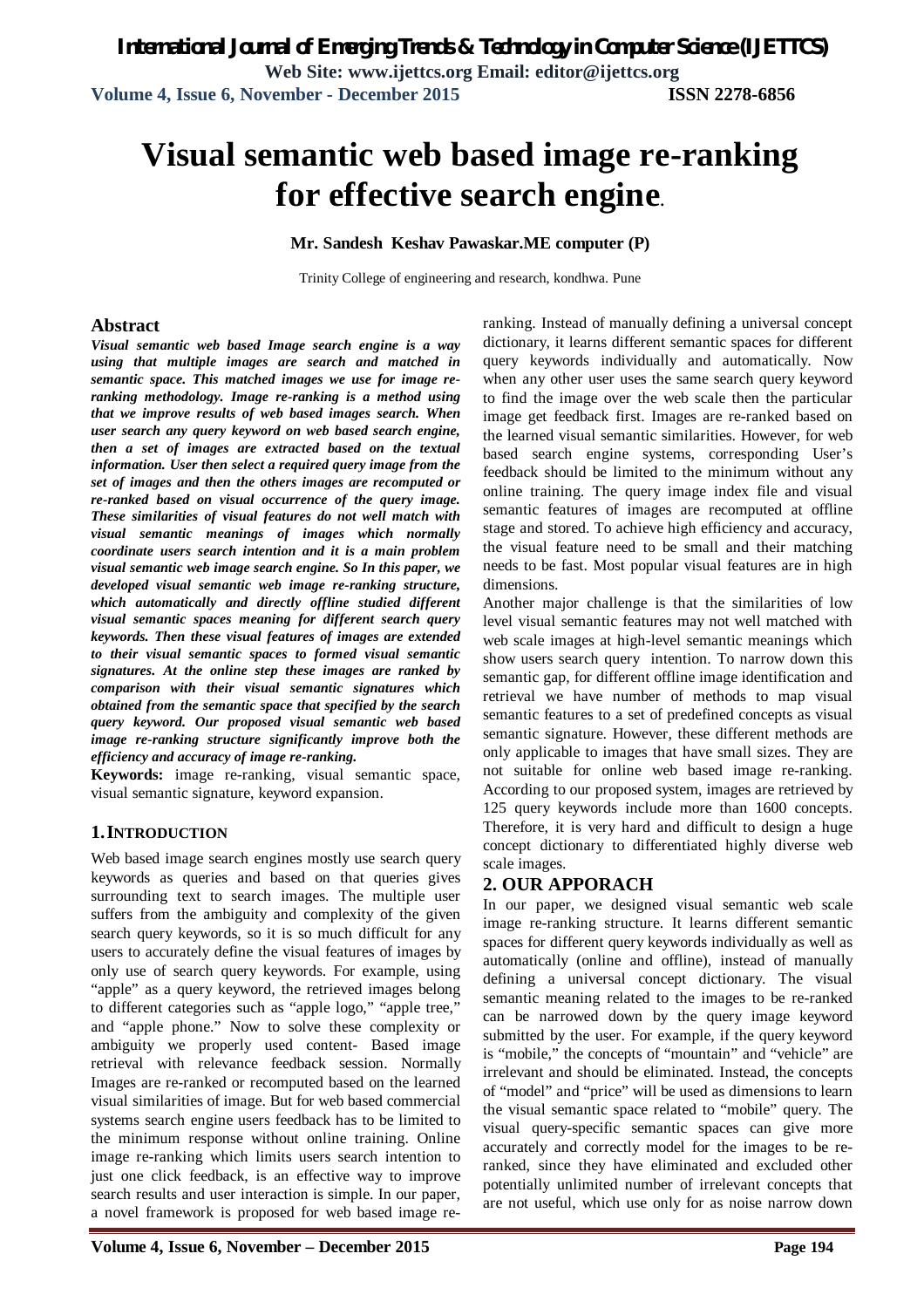## *International Journal of Emerging Trends & Technology in Computer Science (IJETTCS)* **Web Site: www.ijettcs.org Email: editor@ijettcs.org**

#### **Volume 4, Issue 6, November - December 2015 ISSN 2278-6856**

for image re-ranking performance on both accuracy and efficiency. The visual as well as textual Features of images are then extended into their related visual semantic spaces to get visual semantic signatures. At the online stage, images are re-ranked based on their visual semantic signatures obtained from the visual semantic space of the query image keyword. Our experiments results show that the visual semantic space of a any query keyword can be described by using just 20-30 reference classes. Therefore the visual semantic signatures are very small and online image re-ranking becomes highly efficient. Because of the multiple number of keywords and the dynamic variations of the web, the visual semantic spaces of query keywords are automatically learned through query keyword expansion.

#### **3.VISUAL SEMANTIC WEB SEARCH**



We developed visual semantic web based image reranking novel model as search engine. Here we propose the intelligent visual semantic web based search engine and we use the xml meta-tags for image that deployed on the web pages to search the user enter search query information. The xml page will be consisted of built-in and user defined tags. The metadata (data about data) information of the different web pages is extracted from this xml into rdf. Practically results show that our proposed model taking very less time to response the queries while providing more accurate information.

In this above Fig, when the any user enters the search query keyword then the web based search engine searches the different image based on the visual semantic signature assigned to that image while uploading. Then it extract the images from database using visual semantic signatures

and re-ranks the image based on the visual similarities of the images. The extracted images are then displayed into the semantic space allocated for this. And then the images are viewed by the user. When the user clicks on the particular image displayed in the semantic space then image will be displayed for download. In this augmented image is displayed for each category in the same page where the image is available for download. In order to download the image the user have to login and then have to download. There are many methods in this. For admin we have authentication, upload files, signature file, and visual correlate. For user we have authentication, Search engine, view files, and information retrieval and for visual correlate we have if the admin uploads the same image more than once then it can remove the duplicate images and keep the original image alone. Duplicate images we removed by cross checking with the image size and file name.

#### **4. KEYWORD EXPANSION**

In our methodology we have two parts online and offline parts. In online part reference classes representing different concepts for images related to query keywords are automatically discovered. For any query keyword, a set of most relevant keyword expansions are automatically selected by utilizing both textual and visual information. Now at online stage set of images are retrieved according to query keyword. Once user select query image then visual semantic signatures are used to correlate similarities of image with pre-computed semantic signatures.

For a given query keyword q, we find its reference classes through finding a set of keyword expansions E(q) most relevant to q. To achieve this, a set of images  $S(q)$  are retrieved by the web based image search engine using q as query based on only textual information. Keyword expansions are found from the words that extracted from the images in S(q). A keyword expansion e belongs to  $E(q)$  is expected to frequently appear in  $S(q)$ . In order for reference classes to well capture the visual semantic content of images, we require that there must have subset of images which all contain e and have similar visual content. At online stage set of images are retrieved according to search query keyword. Once user chooses query image then we used visual semantic signatures to compute similarities of image with pre-computed visual semantic signatures.

#### **5. SEMANTIC SIGNATURES**

Now, in this module different user may provide query keyword such as image file, image link, or click on some image, to search for different images over web and then the web based search engine will return multiple images that similar to the search query keyword. The similarity used for search criteria could have in following form Meta tags, color distribution in images, region or shape attributes, etc. Unfortunately, image retrieval systems have not keep pace with the collections they are searching. The shortcomings of these web base search engine because of image representations they use and to their methods of